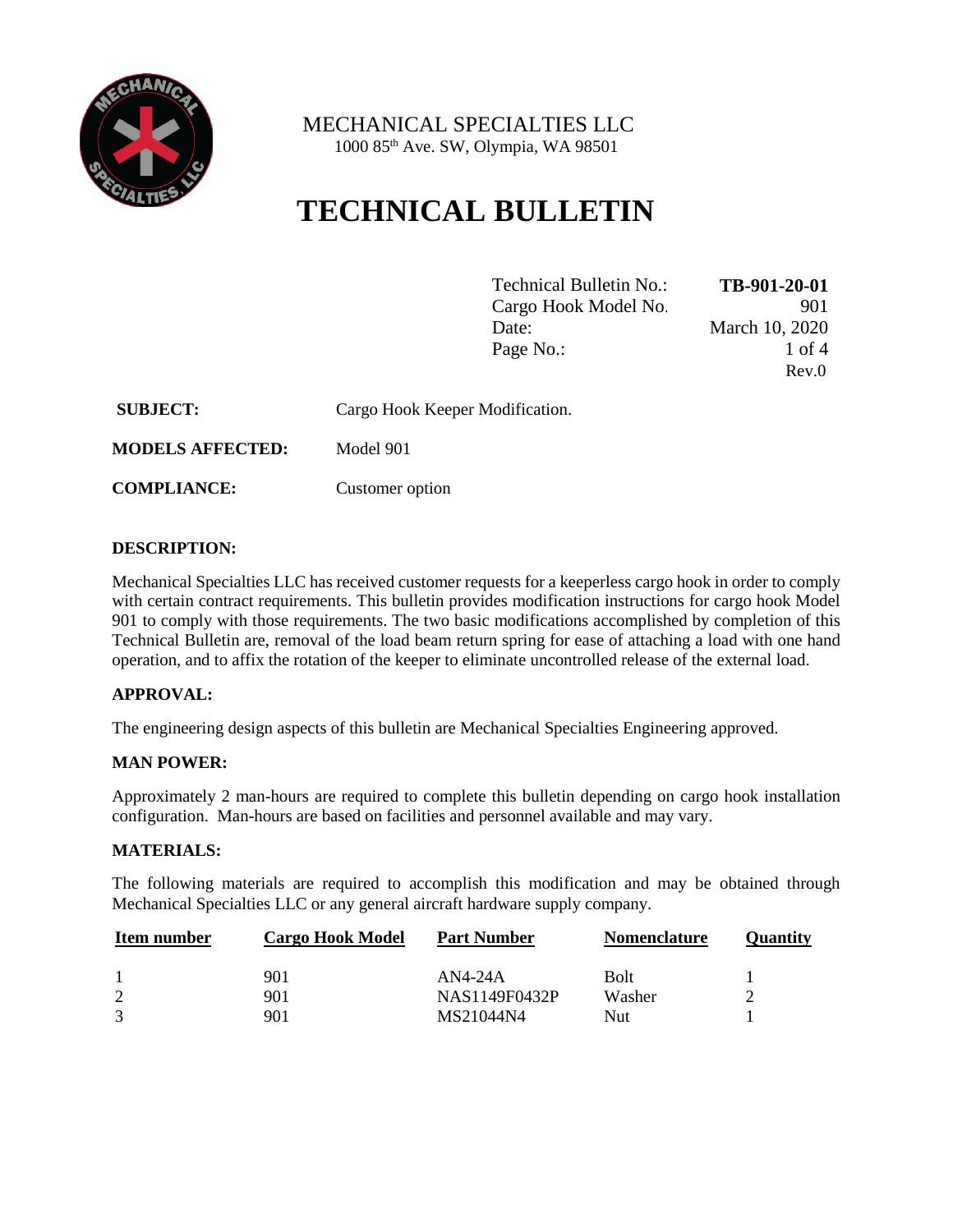## **SPECIAL TOOLS:**

None required

#### **WEIGHT AND BALANCE:**

Not affected

#### **ELECTRICAL LOAD DATA:**

Not affected

#### **REFERENCES:**

MODEL 901 MAINTENANCE AND OVERHAUL MANUAL, REV. B, or later revision.

#### **ACCOMPLISHMENT INSTRUCTIONS:**

- 1. For ease of access, it is necessary to remove the cargo hook from the guard assembly when performing this bulletin.
- 2. Remove nut, washers and bolt retaining keeper on Model 901, reference page 13, item #77. Retain hardware for re-installation.
- 3. Remove keeper assembly and keeper spring, reference page 13, items #79  $&$  #78.
- 4. Modify keeper, item #79 as follows:
	- a) Overlay the provided template (Page 4) on the side of keeper and mark location of hole to be drilled. One method to accomplish this task is to utilize an automatic center punch. Place point of punch at the center of the bolt location on the template and punch through the template thereby marking keeper for drilling.
	- b) Repeat step 'a)' on the opposite side of the keeper by utilizing the opposite side of template.
	- c) Place keeper in non-marring or soft-jaw vise, preferably in a drill press.
	- d) Utilizing a .250 bit, Drill one hole from each side of keeper at the position of the punch marks; do not drill from one side all the way through second side, as this could improperly position the bolt on assembly.
	- e) Deburr holes drilled in step 'd)'.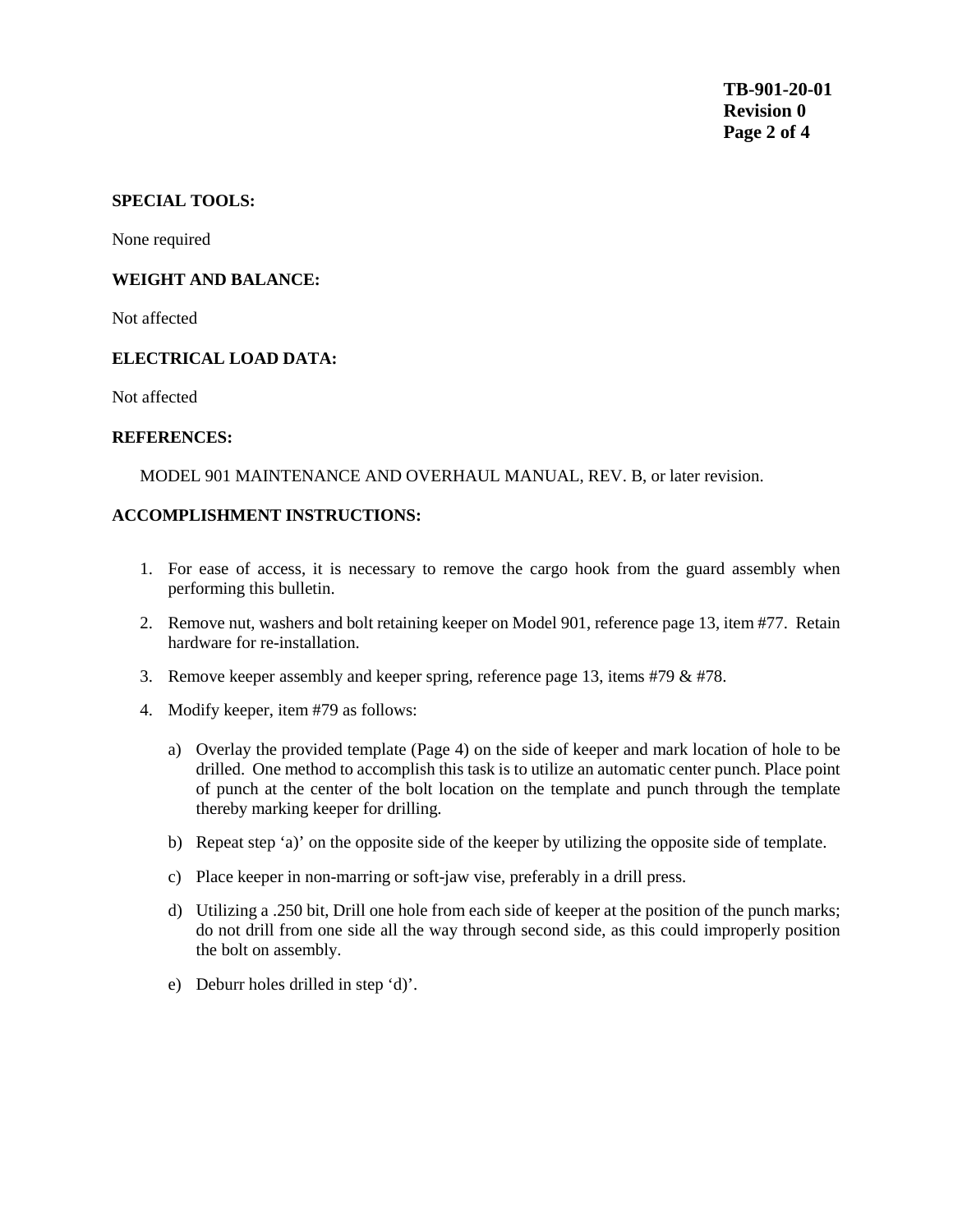**TB-901-20-01 Revision 0 Page 3 of 4**

5. Reinstall modified keeper, item #79 and keeper spring, item #78 on cargo hook assembly, reference reverse order of #5 and #4 above. Keeper mounting bolt installation and torque values as follows:

Reference page 13, item #77, install bolt with one washer under head and one under nut (AN960- 616L), install nut (MS21044N6) and torque 160-190 inch/lbs. Next, (refer to materials list), in the newly drilled hole in keeper install bolt (item 1) with washer under head and nut (item 2), install nut (item 3) and torque 50-70 inch/lbs. Check to assure keeper can no longer be rotated.

6. The load beam return spring, item #86 may be removed at user's option.

**Note: Removal of the load beam spring will allow the load beam (item #68) to remain open after release of load. However, repeated contact with the ground with load beam open could cause damage to hook components.** 

**It is advisable to leave the load beam return spring installed unless specific operations require its removal.**

7. Reinstall cargo hook assembly in the guard assembly, perform functional test of mechanical and electrical releases and check for any binding or interference from the keeper.

This modification may be carried out by any qualified aircraft mechanic. During the process, if desired, the keeper may be returned to Mechanical Specialties for modification at no charge to our customer.

# **MAINTENANCE FACILITY:**

Mechanical Specialties LLC  $1000$   $85<sup>th</sup>$  Ave SE Olympia, WA 98501

Ph. 360-273-7604 Fax 360-273-8983